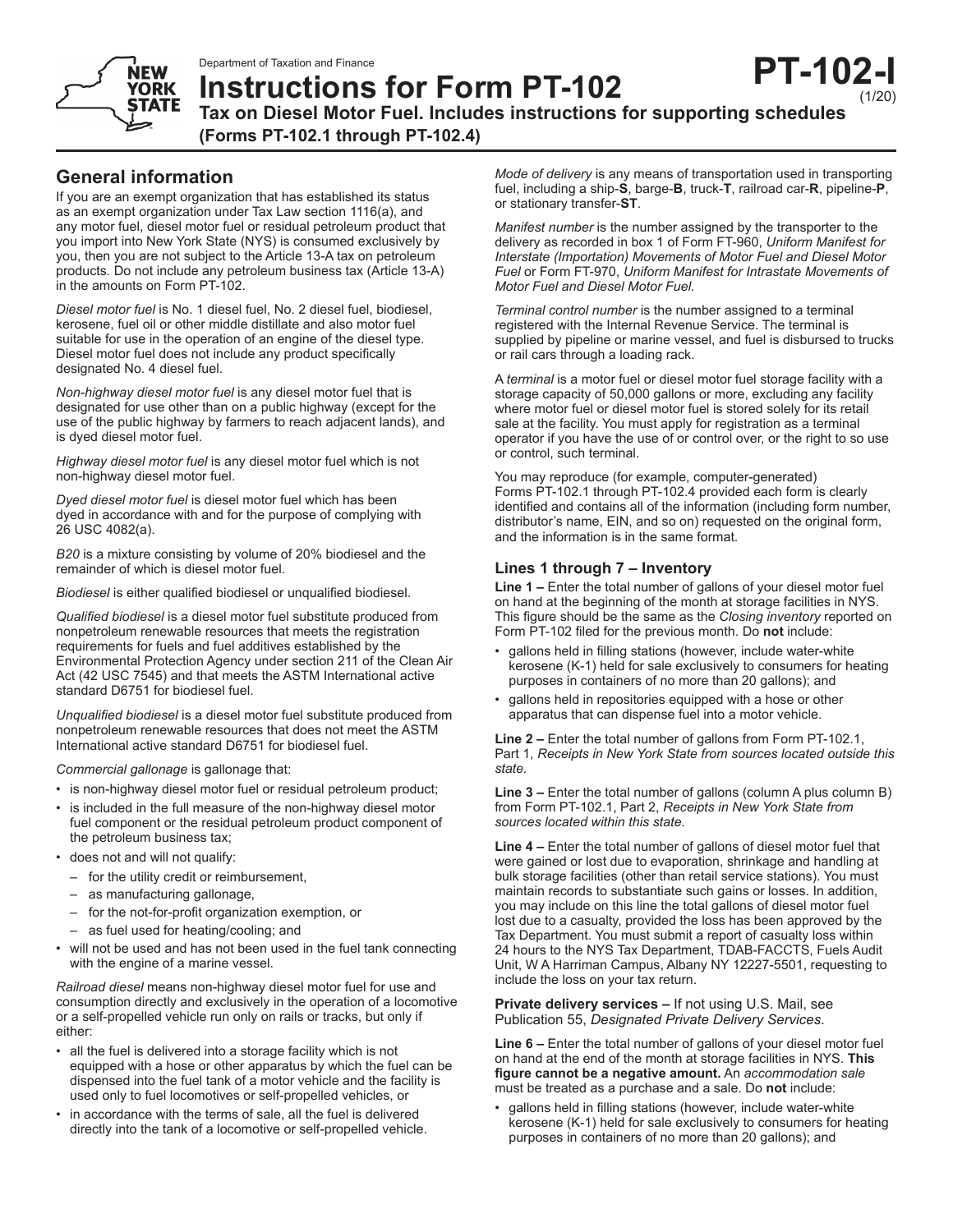## **Page 2** of 4 **PT-102-I** (1/20)

• gallons held in repositories equipped with a hose or other apparatus from which fuel can be dispensed into a motor vehicle.

## **Lines 8 through 25 – Exempt sales and uses**

**Line 8 –** Enter the total number of gallons of non-highway diesel motor fuel that were sold or used by you for residential heating/cooling purposes.

**Line 12 –** Enter the total number of gallons of non-highway diesel motor fuel sold in NYS to farmers upon which you did not pass through the taxes from Form PT-102.2, Part 5, line 1. You must have Form FT-1004, *Certificate for Purchases of Non-Highway Diesel Motor Fuel or Residual Petroleum Product for Farmers and Commercial Horse Boarding Operations,* on file to cover such sales. Also, if you are a farmer, include gallons you used directly and exclusively in the production phase of farming.

**Line 13 –** Enter the total number of gallons of kero-jet fuel sold to airlines. Airlines registered as distributors should also report kero-jet fuel taken from inventory that was used in their airplanes during the reporting period. Do not include sales of kero-jet fuel to nonairline operators.

**Line 14 –** Enter the total number of gallons of water-white kerosene (K-1) upon which the tax has not been passed through to the purchaser and that was delivered to filling stations (other than your own) where the water-white kerosene (K-1) is for sale exclusively to consumers for heating purposes in containers of no more than 20 gallons. For these sales you must have on file Form FT-1020, *Exemption Certificate for Certain Taxes Imposed on Diesel Motor Fuel and Propane.* Also include the total number of gallons of water-white kerosene (K-1) sold at your own filling stations to consumers for heating purposes in containers of no more than 20 gallons.

**Line 15 –** Enter the total number of gallons of kerosene that is non-highway diesel motor fuel (excluding sales reported on lines 8 through 14); for example, nonresidential heating or manufacturing.

**Line 16 –** Enter the **combined** total number of gallons from Form PT-102.2, Part 1a, *Sales of non-highway diesel motor fuel or untaxed qualified biodiesel to persons registered as a distributor of diesel motor fuel under Article 12-A,* and Part 1b, *Sales of untaxed highway diesel motor fuel delivered by pipeline, railcar, barge, tanker (ship), or other marine vessel to a terminal of a registered/licensed operator, or sold within a terminal of a registered/licensed operator, where it was delivered.* See instructions for Form PT-102.2, Parts 1a and 1b.

**Line 19 –** Enter the total number of gallons from Form PT-102.3, Part 1, *Transfers and sales out of New York State,* prepared for each state and Canadian province.

**Line 20 –** Enter the total number of gallons from Form PT-102.3, Part 2, *Sales in New York State for immediate export,* that was prepared for each state and Canadian province.

**Line 22 –** Enter the total number of gallons from Form PT-102.2, Part 4, *Sales to New York State, its municipalities or to the United States government*. See instructions for Form PT-102.2, Part 4.

**Line 23 –** Enter the total number of gallons of diesel motor fuel you withdrew from your inventory to compound or blend with any other product to produce No. 4 fuel oil or any other residual petroleum product. Also include this figure in line 4 of Form PT-103.

## **Lines 26 through 39 – Special tax rates**

**Lines 30 and 31 – Enter the total number of gallons of non-highway** B20 on line 30 and the total number of gallons of other non-highway diesel motor fuel on line 31 sold to consumers to be used as commercial gallonage. Include the total gallons **you** used as commercial gallonage. You must have the indicated exemption certificate on file to cover such sales.

Examples of commercial gallonage include, but are not limited to, non-highway B20 or other non-highway diesel motor fuel:

- used directly and exclusively in the production of tangible personal property for sale by refining, extracting, and mining (Form FT-1020);
- used directly and exclusively in the production of gas, electricity (except sales to rate-regulated electric corporations), refrigeration, or steam, for sale, excluding kerosene (Form FT-1020);
- used in the production of tangible personal property for sale by farming, but not directly and exclusively in the production phase (for example, uses in administration, storage, and marketing) (Form FT-1004);
- delivered directly into the fuel tank of a generator (Form FT-1014, *Certification for Non-Highway Diesel Motor Fuel and Residual Petroleum Product Used for Commercial Purposes (Other Than Manufacturing or Farming));*
- delivered directly into the fuel tank of off-road construction equipment (for example, backhoes, cranes, and so on) (Form FT-1014); or
- delivered directly into the fuel tank of a refrigeration unit used for refrigerated storage (Form FT-1014).

Line 32 – Enter the total number of gallons of kero-jet fuel sold as jet aircraft fuel to, or for use by, **nonairlines** that are not registered as aviation fuel businesses. You must have Form FT-1020 on file to cover these sales.

**Line 33 –** Enter the total number of gallons of undyed kerosene sold or used, provided the kerosene has not been blended or mixed with another product or used to operate a motor vehicle.

## **Lines 40 through 46 – Fully taxable sales and uses**

**Lines 41 through 43 –** Enter on line 41 the total number of gallons of undyed kerosene reported on line 33, the total number of gallons of B20 on line 42 and the total number of gallons of other diesel motor fuel on line 43 that you purchased with diesel motor fuel tax passed through to you and that you sold or used during the reporting period (other than gallons sold from your own filling stations during the reporting period), or you or your supplier delivered during the reporting period to your filling stations or your repositories equipped with a hose or other apparatus that can dispense fuel into a motor vehicle.

**Line 47 – Adjustments –** Enter the total adjustments. Adjustments include the following:

- A credit for use of non-highway diesel motor fuel off-highway.
- Adjustments from prior periods.
- Excise and petroleum business taxes that you did not charge or otherwise receive on credit card sales to governmental entities for which you have been designated as the party eligible to receive a refund or credit. **Do not** include sales reported on line 22.
- Credit card sales to diplomats and missions.

Subtract a credit or add a debit to line 46 when computing line 48. Enclose in brackets all gallons that are being subtracted. Explain all adjustments in detail on this line. Attach additional sheets, if necessary, to explain adjustments.

**Line 48 – Balance due/credit –** Transfer the amount on line 48 to Form PT-100, line 2, *Petroleum Business Tax Return.*

# **Instructions for Form PT-102.1**

## **Diesel Motor Fuel Receipts**

## **Part 1 – Receipts in New York State from sources located outside this state**

Complete the schedule by filling in all of the requested information for each receipt from sellers located outside NYS from whom **you imported** diesel motor fuel during the month.

Report receipts of diesel motor fuel that was imported from your own facilities located outside NYS.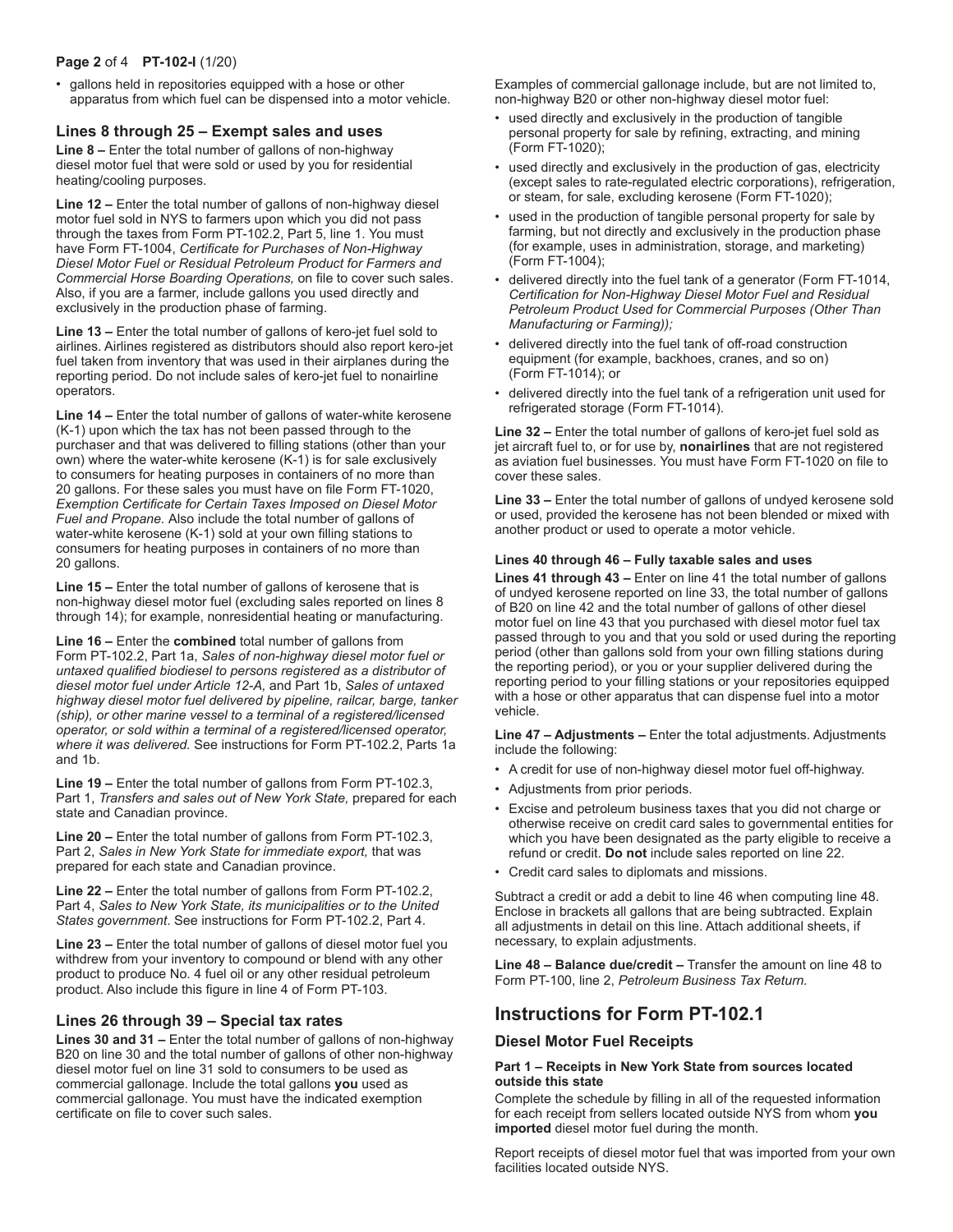Include shipments made directly to **any** of your own facilities, including service stations, or shipments made directly to your customers in NYS.

You are the importer of diesel motor fuel if you have ownership of the fuel at the time the fuel enters NYS's jurisdiction, or if you direct or control the importation of fuel into NYS.

### **Part 2 – Receipts in New York State from sources located within this state**

Complete the schedule by filling in all of the requested information for each purchase or receipt of diesel motor fuel made during the month from sellers located within NYS.

Include shipments made directly to **any** of your own facilities, including service stations, or shipments made directly to your customers located within NYS.

# **Instructions for Form PT-102.2**

## **Diesel Motor Fuel Nontaxable Sales**

### **Part 1a – Sales of non-highway diesel motor fuel or untaxed qualified biodiesel to persons registered as a distributor of diesel motor fuel under Article 12-A**

Complete the schedule by filling in all of the requested information for each sale to distributors of diesel motor fuel, retailers of non-highway diesel motor fuel only, or distributors of kero-jet fuel only.

Do not include any non-highway diesel motor fuel or qualified biodiesel delivered to a filling station (other than kero-jet fuel delivered to a distributor of kero-jet fuel only) or into any other repository equipped with a hose or other apparatus that can dispense fuel into a motor vehicle (including the bulk storage tanks of distributors of diesel motor fuel, and retailers of non-highway diesel motor fuel only, equipped with a hose or other apparatus).

### **Part 1b – Sales of untaxed highway diesel motor fuel delivered by pipeline, railcar, barge, tanker (ship), or other marine vessel to a terminal of a registered/licensed operator, or sold within a terminal of a registered/licensed operator, where it was delivered**

Complete the schedule by filling in all the requested information for each sale of untaxed highway diesel motor fuel to a distributor of diesel motor fuel.

Do not include any highway diesel motor fuel that has **not** been delivered by pipeline, railcar, barge, tanker (ship), or other marine vessel to a terminal of a registered/licensed operator.

You must have Form FT-1001, *Exemption Certificate for Diesel Motor Fuel Interdistributor Transactions* on file for each of these customers.

### **Part 2 – Sales of non-highway diesel motor fuel to exempt organizations**

Complete the schedule by filling in all of the requested information for each sale of non-highway diesel motor fuel to an exempt organization. Do not include sales for residential heating.

Only exempt organizations qualified under Tax Law sections 1116(a)(4) or 1116(a)(5) may purchase non-highway diesel motor fuel without paying the petroleum business tax. This fuel must be used in the furtherance of the exempt purposes of the organization and not in any unrelated business activities.

The exempt organizations must give properly completed copies of Form FT-1021-A, *Certification for Purchases of Non-Highway Diesel Motor Fuel or Residual Petroleum Product by Certain Exempt Organizations*, to their suppliers. The fuel purchased must be exclusively for the use or consumption of the exempt organization, but not on NYS public highways. Additionally, purchases of non-highway diesel motor fuel delivered into a tank equipped to fuel a motor vehicle or purchases made at a filling station **do not qualify**  for the exemption.

### **Part 3 – Exempt sales on Indian reservations**

(Include sales to exempt Indian nations or tribes and qualified Indian consumers.)

Complete the schedule by filling in all of the requested information for each sale of diesel motor fuel to an exempt Indian nation or tribe or to qualified Indian consumers on Indian reservations.

Sales to Indian nations or tribes for governmental use and sales to qualified Indian consumers (not for resale) must be supported by either a properly completed Form FT-939, *Certificate of Tax Exemption for a Qualified Indian Nation or Tribe on Purchases of Motor Fuel and Diesel Motor Fuel*, or Form DTF-801, *Certificate of Indian Exemption for Certain Property or Services Delivered on a Reservation.*

### **Part 4 – Sales to New York State, its municipalities or to the United States government**

Complete the schedule by filling in all of the requested information for each sale of diesel motor fuel to a governmental entity.

NYS and its agencies and municipalities, and the United States government and its agencies are the only governmental entities that may purchase diesel motor fuel without paying the diesel motor fuel tax. Do **not** include credit card sales other than direct sales from your inventory; report these sales as an adjustment on line 47.

## **Part 5 – Sales or use of non-highway diesel motor fuel for farming**

Complete the schedule by entering all the requested information for gallons of non-highway diesel motor fuel sold in New York State to farmers. Include in column A gallons sold or used directly and exclusively in the production phase of farming. Include in column B gallons sold or used in farm production or commercial horse boarding operations, but not directly and exclusively in the production phase (for example, gallons sold for use in administration, storage, or marketing).

You must have Form FT-1004, *Certificate for Purchases of Non-Highway Diesel Motor Fuel or Residual Petroleum Product for Farmers and Commercial Horse Boarding Operations,* on file to cover these sales. Also, if you are a farmer, include gallons you used for farming.

# **Instructions for Form PT-102.3**

## **Diesel Motor Fuel – Transfers and Sales out of New York State and Sales in New York State for Immediate Export**

## **Part 1 – Transfers and sales out of New York State**

Prepare a separate Part 1 for each state and Canadian province.

- 1) Complete the schedule by filling in all of the requested information for:
	- a) each purchaser (other than a governmental entity) that is a distributor, wholesaler, service station, truck stop or other reseller of the diesel motor fuel in the other state or province;
	- b) each purchaser (other than a governmental entity) that has acquired diesel motor fuel for purposes other than heating, production or farming; and
	- c) your own facilities or facilities under your control outside NYS to which you transferred diesel motor fuel, and the number of gallons of diesel motor fuel that you shipped or sold to each purchaser for purposes other than heating, production or farming.
- 2) Add the number of gallons shown in the *Gallons* column and enter the total on line 1.
- 3) Enter on line 2 the number of gallons of diesel motor fuel that you sold to governmental entities and shipped out of NYS.
- 4) Enter on line 3 the number of gallons of diesel motor fuel that you shipped out of NYS for sale to consumers for heating,